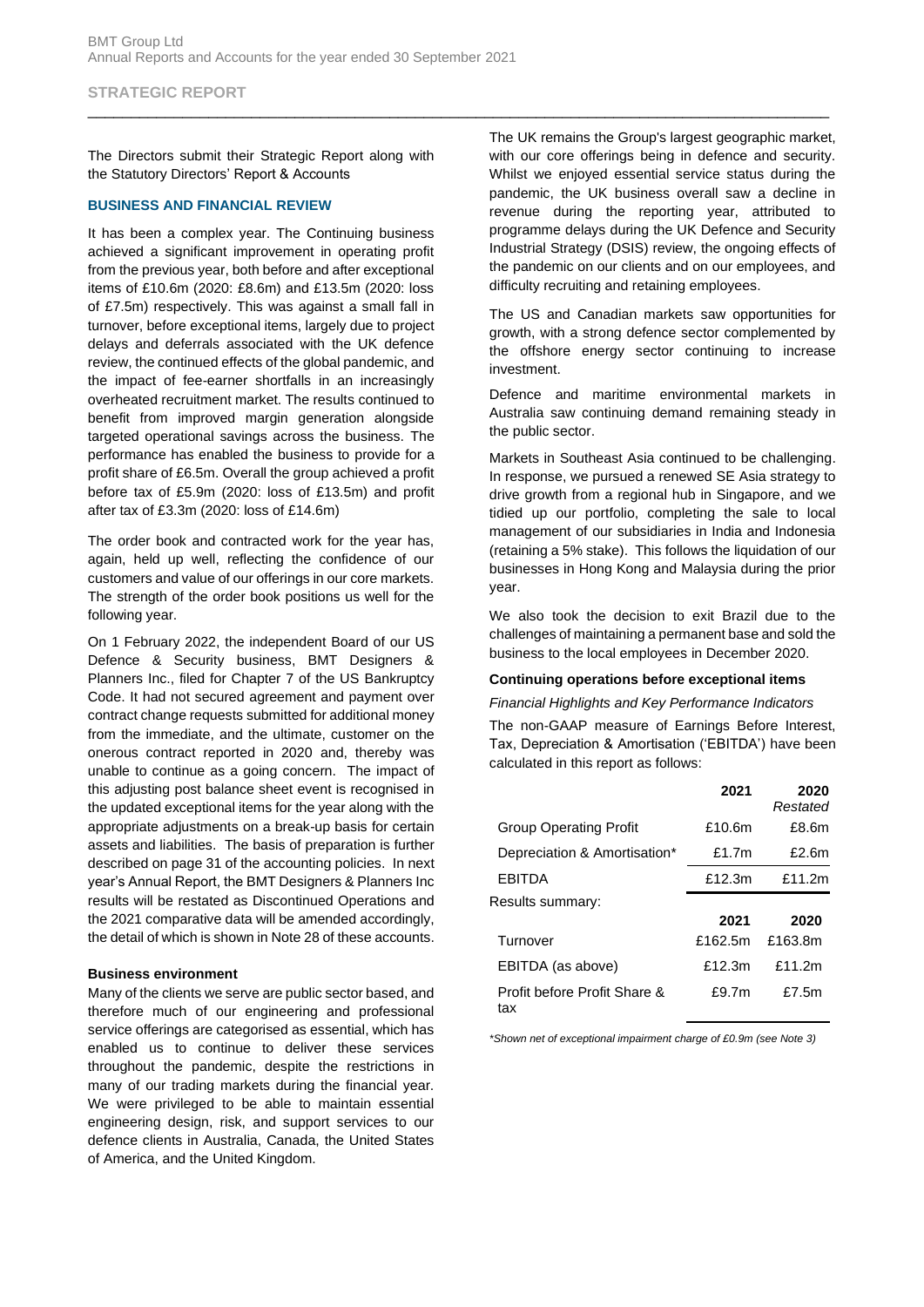Group overall performance against strategic targets for the year, whose purposes are to improve our economic sustainability, is as follows:

| Financial related:                      | 2021    | 2020<br>Restated |
|-----------------------------------------|---------|------------------|
| Sales Order Intake^                     | £180.5m | £181.2m          |
| Sales Order growth                      | nil%    | $+3%$            |
| Turnover per employee (£000)            | £121.3  | £118.4           |
| <b>EBITDA Margin</b>                    | 7.6%    | 6.8%             |
| Non-financial related:                  |         |                  |
| Ave. No. of employees (FTEs)            | 1,339   | 1,383            |
| Employee Engagement Index <sup>11</sup> | 76      | 76               |

*^ Sales Orders are tracked within internal management information ^^ The EEI uses the same survey for both years; EE Surveys are undertaken roughly triennially with interim 'pulse' surveys*

*KPIs for our Customer Satisfaction and Sustainability Strategy are being developed and will be reported in future years.*

Overall, turnover from continuing operations before exceptional items decreased by 1% to £162.5m with revenue decreases in the UK being offset by increases in other geographic markets. Included in North America is continuing revenue of £25.2m related to BMT Designers and Planners Inc (pre-exceptional items see note 28) which will not recur in the subsequent year and will be restated within discontinued operations. EBITDA margin improved by 80bps which reflects the higher turnover per employee and the continued drive to improve delivery efficiency and control costs, beyond those resulting from pandemic restrictions.

## **Exceptional Item**

Pre-tax exceptional gains from continuing operations totalled £2.9m (2020: charge of £16.1m), with exceptional revenue of £7.5m (2020: £(0.4m)) being recognised. The revenue and gain in the current year represent a revision of the estimated loss on the single onerous customer contract recognised in the prior year and revisions to carrying value estimates of BMT Designers and Planners Inc as a result of its bankruptcy post year end. Further details on the exceptional item are disclosed in the notes to the accounts (Note 4 & 28).

## **Discontinued Operations**

The Group continued to rationalise its operations and legal entities. Included within discontinued operations are the costs of selling several underperforming entities which are not part of the strategic plan, including operations in Brazil, India and Indonesia in the current year and Malaysia and Hong Kong in the prior year. The post-tax loss on discontinued operations totalled £0.1m (2020: loss of £5.4m). The prior year results include the write down of the assets of Brazil, India, & Indonesia to recoverable value.

## **Group result for the year**

\_\_\_\_\_\_\_\_\_\_\_\_\_\_\_\_\_\_\_\_\_\_\_\_\_\_\_\_\_\_\_\_\_\_\_\_\_\_\_\_\_\_\_\_\_\_\_\_\_\_\_\_\_\_\_\_\_\_\_\_\_\_\_\_\_\_\_\_\_\_\_\_\_\_\_\_\_\_\_\_\_\_\_\_\_\_

The group delivered an overall profit before tax and Profit-Sharing Schemes of £12.4m (2020: Loss of £13.5m), with £9.7m (2020: £7.5m) being delivered by the continuing business before exceptional items:

| Figures in £m<br><b>Continuing operations</b>                | 2021  | 2020<br>Restated |
|--------------------------------------------------------------|-------|------------------|
| Profit before exceptional items and<br>profit-sharing scheme | 9.7   | 7.5              |
| <b>Exceptional items</b>                                     | 2.9   | (16.1)           |
| Profit sharing schemes                                       | (6.5) |                  |
| Continuing Ops. profit/(loss) before<br>tax                  | 6.1   | (8.6)            |
| Discontinued Ops. loss before tax                            | (0.2) | (4.9)            |
| Total profit / (loss) before tax                             | 5.9   | (13.5)           |

The profit after tax was £3.3m (2020: loss after tax 14.6m)

## **Group Balance Sheet and Cash Flows summarised**

We continue to tightly manage our working capital including our cash position. The Group had net assets before the pension deficit and associated deferred tax of £43.9m (2020: £41.0m). Including the net pension deficit, the consolidated Group had net assets of £16.9m (2020: £1.1m). A non-GAAP summary of the Consolidated Balance Sheet is re-presented below:

| Figures in £m                            | 2021   | 2020<br>Restated |
|------------------------------------------|--------|------------------|
| Group Balance Sheet re-presented         | £m     | £m               |
| <b>Fixed assets</b>                      | 13.6   | 13.1             |
| Cash and cash equivalents *              | 41.3   | 41.9             |
| Other net liabilities before net         |        |                  |
| pension deficit                          | (4.3)  | (6.7)            |
| Provisions for liabilities & charges     | (6.7)  | (7.5)            |
| Net assets before net pension<br>deficit | 43.9   | 40.8             |
| Pension deficit **                       | (35.7) | (49.0)           |
| Pension related deferred tax asset       | 8.7    | 9.3              |
| <b>Net assets</b>                        | 16.9   | 1.1              |
|                                          |        |                  |
| Profit & loss reserves                   | 39.9   | 37.1             |
| <b>Revaluation reserves</b>              | 3.9    | 3.6              |
| Non-controlling interests                | 0.1    | 0.1              |
| <b>Equity before Pension reserve</b>     | 43.9   | 40.8             |
| Pension reserve                          | (27.0) | (39.7)           |
| <b>Total Equity</b>                      | 16.9   | 1.1              |

*\*Cash and cash equivalents include cash at bank and in hand, bank overdrafts, bank loans and current asset investments. \*\*The Group continues to fund the pension deficit through Deficit Recovery Contributions agreed with the Pension Trustees, where the short-term commitment (12 months of contributions) from 30 September 2021 is £2.9m.*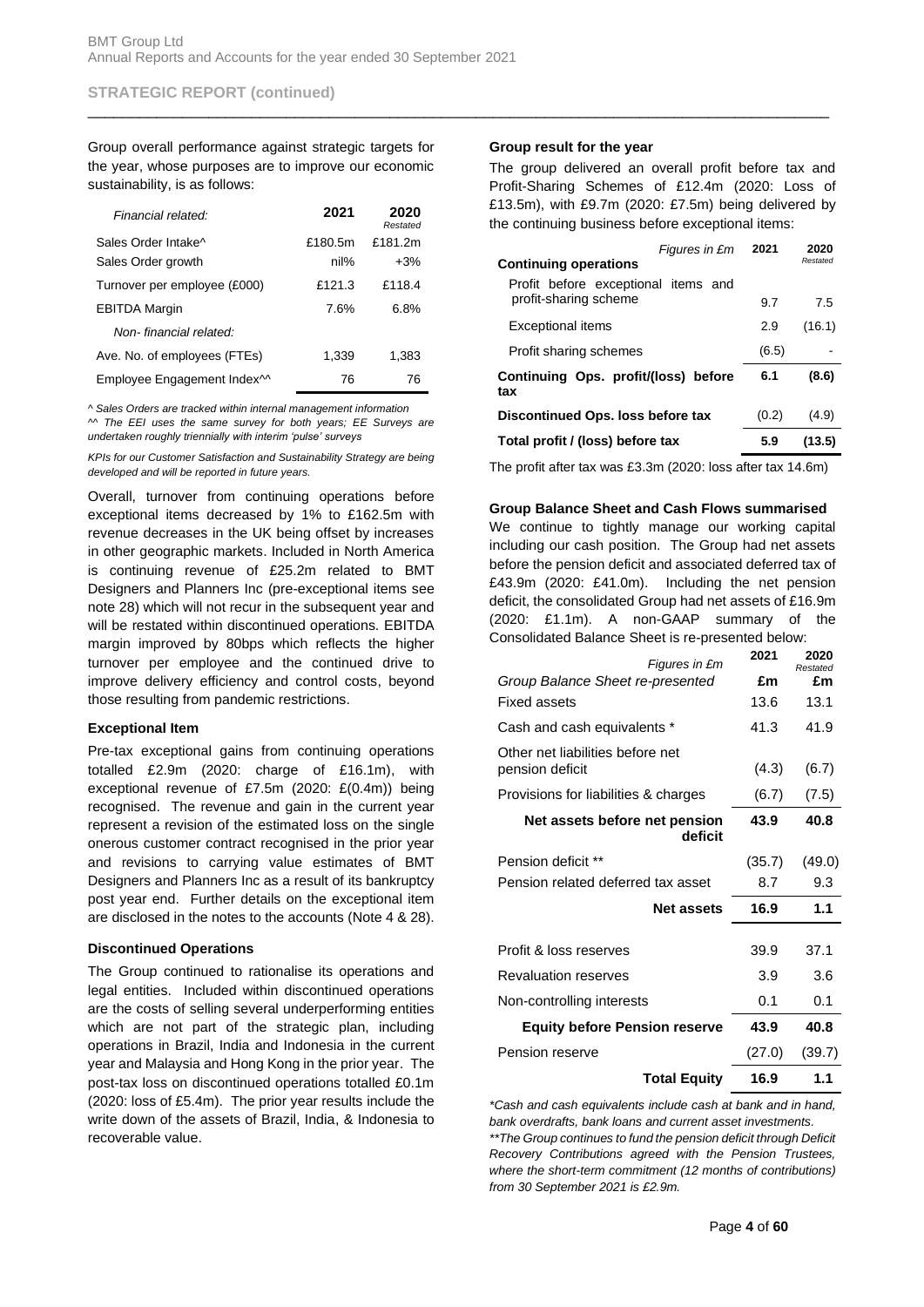The Group's cash and cash equivalents decreased by £0.6m to £41.3m. The Group generated £2.6m of cash from operations, which funded capital expenditure in tangible and intangible assets of £3.0m. It should be noted that the prior year included £2.3m timing benefit from tax related payments deferred through government COVID-19 relief initiatives which has been repaid in the current year.

BMT Group Limited, the parent entity, had net assets of £15.7m on 30 September 2021 (2020 restated: £6.6m), including the UK pension deficit. The increase in net assets is in part due to a £12.5m improvement in the defined benefit pension valuation, £12.0m net of associated deferred tax.

#### **OWNERSHIP, PURPOSE, VISION & VALUES**

#### **BMT's Ownership Structure**

BMT Group Ltd is the ultimate parent company of the group of companies whose ownership is held by the BMT Employee Benefit Trust (**'EBT**').

The parent company is a private company limited by guarantee with no share capital. Voting control and legal ownership rests with the EBT Trustees and beneficial ownership rests with current and former employees. For the purposes of this Annual Report and FRC guidance, the Trust and Beneficiaries are the members.

In view of the size, nature and ownership structure of the organisation and the readily available amount of information and data provided to members on a regular basis throughout each year, this Strategic Report aims to present a fair, balanced, and understandable view for the members to help them assess how the directors have performed their duties particularly in relation to promoting the success of the company for the benefit of its members taken as a whole. It should be read with the rest of the Annual Report and Accounts and draws on FRC guidance on s.172 reports. The directors have taken advantage of the exemption, where necessary, not to disclose matters which, in their opinion, are seriously prejudicial to the interests of the Group.

#### **Our Purpose**

BMT exists to help navigate some of the most important and impactful engineering challenges of our time, creating an environment where people with outstanding technical knowledge strive to deliver a safer, more efficient, more effective, and sustainable future.

#### **Our Vision**

Our vision is to be a global leader in delivering design, innovation, and other solutions to the most important and impactful engineering challenges of our time. We want to be recognised for our collaborative and partnering

approach, investing not only in our future, but in the futures of others through our work in communities, education, and the environment.

Through the lens of our core business and our strategic growth campaigns, our vision translates as:

'A global force in ship design'; and

'A credible digital competitor, transforming asset life cycle and environmental services'

Investing in Research & Development is a key pillar supporting the delivery of our Vision.

#### **Who we are**

\_\_\_\_\_\_\_\_\_\_\_\_\_\_\_\_\_\_\_\_\_\_\_\_\_\_\_\_\_\_\_\_\_\_\_\_\_\_\_\_\_\_\_\_\_\_\_\_\_\_\_\_\_\_\_\_\_\_\_\_\_\_\_\_\_\_\_\_\_\_\_\_\_\_\_\_\_\_\_\_\_\_\_\_\_\_

BMT is a maritime-orientated high-end design house and technical consulting firm. We are driven by a passion for solving complex, real-world problems that matter.

We are ambitious for our future and the positive impact we can have, and we recognise that delivery excellence enables us both to reward our people and invest in our capabilities.

Since privatisation in 1985, BMT has evolved into a unique firm with a strong culture, thanks in part to our independence and our shared values.

## **STRATEGY**

#### **Our Core Business and Our Strategy**

We deliver on our ambition through the implementation of our strategy. That is to retain and grow market share in our core business areas, build powerful collaborative relationships that draw value from the full breadth of our global capability, and drive innovation that is closely aligned to our customers' and industries' current and future needs.

We summarise this as:

- Sustain the Core
- Growth through Collaboration
- Exploit and invest in Innovation

Our core business is made up of distinctive and sustainable BMT capabilities, which we leverage to address the needs of our customers and markets and are the primary focus of future capability development. We refer to these as our 'famous four' offerings, and they are as follows:

- 1) Maritime design and consultancy
- 2) Asset monitoring and sustainment
- 3) Environment and climate solutions
- 4) Defence and security acquisition and customer friend/ partnering roles

We have a broad international reach with a track record of delivery in most parts of the world. Our capabilities are delivered from our major office locations in the UK, Netherlands, USA, Canada, Singapore, and Australia.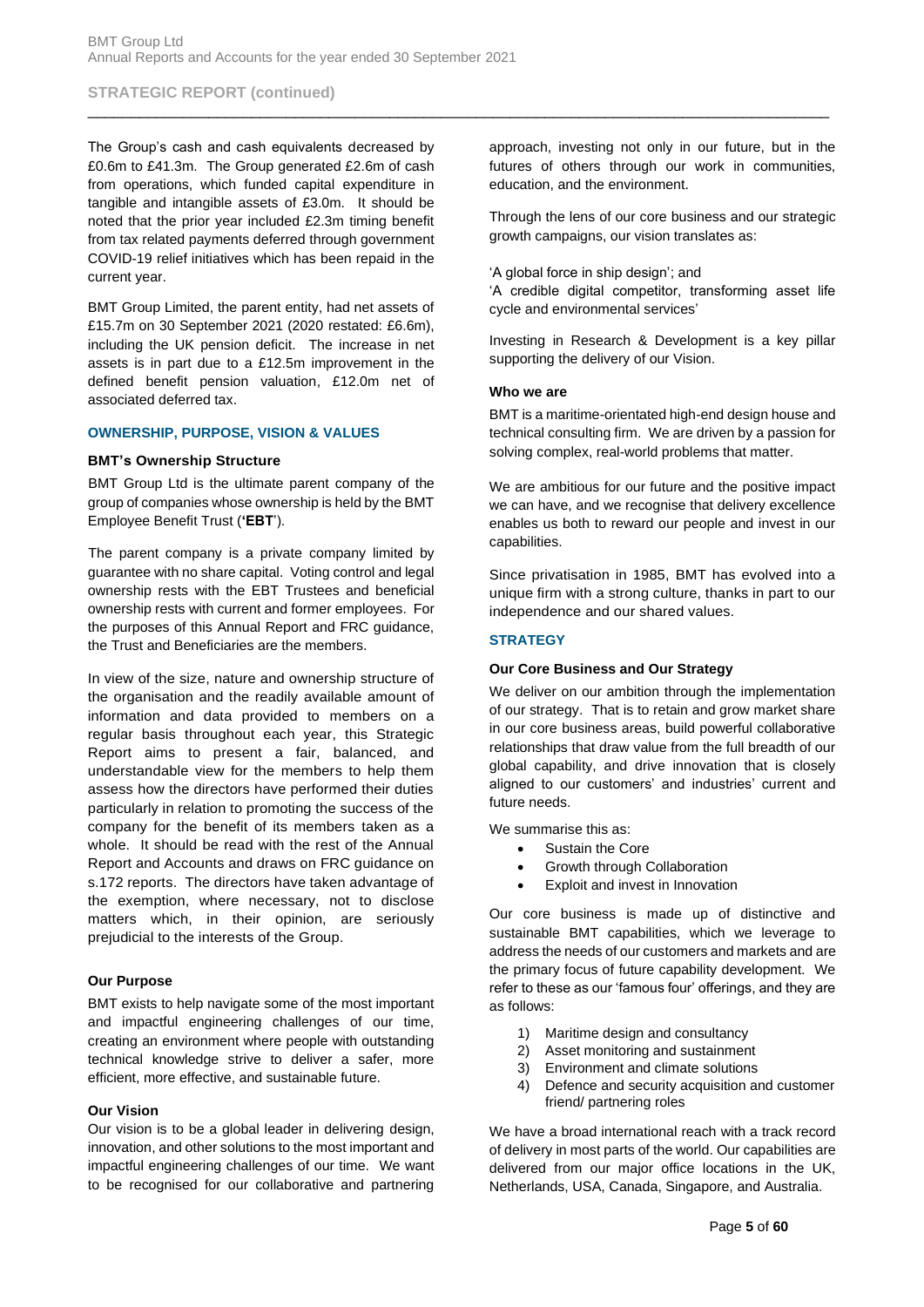Whilst margins are restricted with single sourced contracts, which represent a significant proportion of our revenues, they provide a good foundation on which to build future capability and invest in new offerings with greater confidence.

We see exciting growth opportunities in both defence and commercial Ship Design, and in the rapid development of digital capabilities to offer truly integrated environmental solutions, and advanced asset lifecycle services. These are the focus of our strategic growth campaigns and will underpin our future prosperity and growth.

#### **Our Goals**

We are ambitious for our future growth. This increases the scale and reach of the impact we can have on the world and provides developmental career pathways for our people.

A foundation of strong financial performance enables future growth and drives meaningful profit distribution to our employees.

This is underpinned by our commitment to create real value for our customers and our employees and to play our part in meaningful change in the route to a net zero carbon footprint and sustainability.

Our headline strategic targets are:

*Financial related: -*

- Double digit sales orders growth
- Turnover per employee (FTE)
- Double digit (%) EBITDA (pre profit shares)

*Non- financial related: -*

- Improved employee engagement
- Improved customer satisfaction
- Sustainability targets/commitment to net zero

#### **Response to COVID-19 – a strategic priority in both 2020 and 2021**

- 1. The global pandemic persisted throughout the financial year, and we continued to:
- 2. Ensure our employees, customers and suppliers were kept safe and well in their interactions with our business.
- 3. Enable our people to work flexibly and effectively from home during various lockdowns around the world.
- 4. Invest further in technologies to enable client work to continue unabated.
- 5. Maintain our working capital management to maintain liquidity.

#### **Making a difference**

\_\_\_\_\_\_\_\_\_\_\_\_\_\_\_\_\_\_\_\_\_\_\_\_\_\_\_\_\_\_\_\_\_\_\_\_\_\_\_\_\_\_\_\_\_\_\_\_\_\_\_\_\_\_\_\_\_\_\_\_\_\_\_\_\_\_\_\_\_\_\_\_\_\_\_\_\_\_\_\_\_\_\_\_\_\_

The principles of good corporate responsibility are embedded in our behaviours and our ways of working.

In addition, we carry out many specific activities across the Group as part of our commitment to good corporate responsibility, providing opportunity for employees to participate in structured corporate activities or to pursue personal aims and objectives.

## **Employee Value Proposition ('EVP')**

In 2020, we reflected on how each of us contributes to our culture and working environment and what attracts people to work for us. This has resulted in our updated EVP - a commitment between BMT and our employees to create a positive and inclusive environment where we feel valued and at our best.

We are investing in initiatives that promote equality, diversity, and inclusion, and supporting colleagues to be active in their local communities.

Our EVP is to some degree aspirational, but we are already living it across the organisation, implementing new programmes and initiatives, and refreshing existing ones. Some of these are**:**

- A global employee assistance programme providing employees and their families with counselling and other valuable services to support them in their personal and professional lives, which has been particularly important during the pandemic.
- Continued investment in our practice communities internal networks of colleagues joined together by a common area of professional and technical interest which help bring world-class expertise to our projects and provide a fertile environment for professional development.
- Our Bursary/Scholarship Fund, aiming to support leading edge skills and thought leadership through further specialisation, and investments in innovation encouraging colleagues to generate new ideas, solutions, and approaches.
- The Employee Dividend and Bonus provide a key financial return to the beneficial owners of the EBT.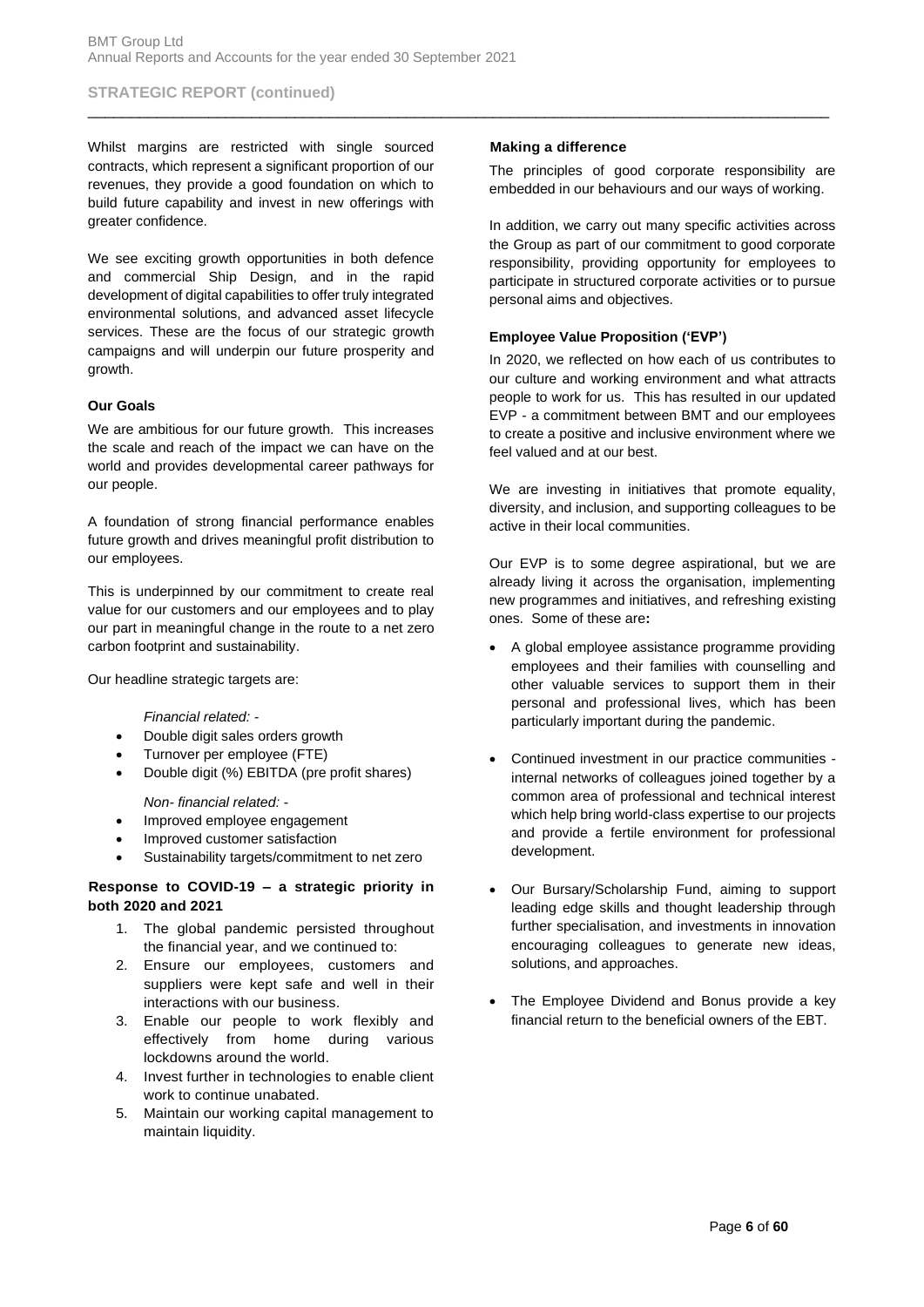## **MANAGING RISK AND UNCERTAINTY**

The Board has ultimate responsibility for determining the nature and extent of the risks that the business is willing to take and that the risks are effectively managed across the Group. They oversee a risk governance process, with risk assessment increasingly embedded within our key management processes.

## **Principal Risks**

The Group Risk Register prioritises material risks to the delivery of BMT's strategy.

Some risks are outside the immediate control of the Company and despite robust processes, these risks may occur without warning. Our ability to respond demonstrates the resilience to navigate through a changing environment, as we have seen in the last 2 years. The impacts from COVID-19 have been felt in our key markets, with travel restrictions and other mitigations introduced to varying degrees (most notably across Australia and wider APAC region). Through deploying effective risk management processes to keep our employees safe and manage our cost base, we have been able to continue to deliver to the majority of our customers. We also recognise that many governments are sitting on high levels of debt from funding these mitigation strategies, and this may affect the timing of investment decisions. While we remain heavily weighted towards the UK market, we seek to balance the market risk through working across a number of sectors and geographies, providing a diverse portfolio of services and capabilities.

As we continue our transformation to deliver strategic growth, we recognise that people are at the heart of what we do. We are investing in our people and our capabilities and are working through a significant change management programme together with introducing new technologies to support how we operate. We mitigate the associated risks through employing a range of project and change management disciplines and through ensuring our people are at the forefront of our transformation journey. We have also developed a global careers map to ensure we retain the best people through encouraging opportunities for progression.

We have strengthened the risk assessment process early in the project lifecycle specifically at the bid stage, to help mitigate the risk of committing to potential onerous contracts, and through our transformation programme we are harmonising our project delivery processes across the Group. We carefully manage our financial risks including long-term liabilities through employing appropriate funding strategies.

## **Emerging Risks**

\_\_\_\_\_\_\_\_\_\_\_\_\_\_\_\_\_\_\_\_\_\_\_\_\_\_\_\_\_\_\_\_\_\_\_\_\_\_\_\_\_\_\_\_\_\_\_\_\_\_\_\_\_\_\_\_\_\_\_\_\_\_\_\_\_\_\_\_\_\_\_\_\_\_\_\_\_\_\_\_\_\_\_\_\_\_

Emerging risks and opportunities are those that are developing or are changing, with the full impact being evaluated. While the consequences of COVID-19 may continue to weigh on global economic outlook, more sophisticated cyber threats by state and non-state actors, together with the wider geopolitical risks will feed into investment decisions by governments and their suppliers, as witnessed most recently with the war in Ukraine and associated economic sanctions. The heightening war on talent is a growing phenomenon in most of our geographical locations, as well as rising inflation and continuing supply chain delays. Therefore, we expect a greater focus on national and regional security including cybersecurity and energy resilience. We will continue to build on our long history of working with key governmental agencies in these areas, and we undertake targeted investment to develop solutions and develop scientific and engineering capabilities to address these everchanging threats.

Climate change and extreme weather events will continue to influence economic policy, factoring into infrastructure and capital investment decisions. We are assessing the Environmental, Social and Governance ('ESG') risks in our business and are working to reduce our carbon footprint as a business and ensure our supply chain continues to meet global ethical standards. We also seek to use our collective engineering expertise to work with our customers and partners to accelerate the transition to clean energy (including within the defence and maritime sectors) and to reduce the environmental impact of extractive industries.

## **Risk Appetite**

To achieve our ambitious strategy, we recognise the need to take a well-considered and balanced approach to risk. In areas including pipeline growth, organisational transformation, and innovation we are willing to accept a higher level of risk. Our risk appetite in matters of compliance, ethics, cybersecurity, and safety is naturally lower and we are more cautious in our approach.

A table of our principal risks, why they are important and how we manage them is shown overleaf: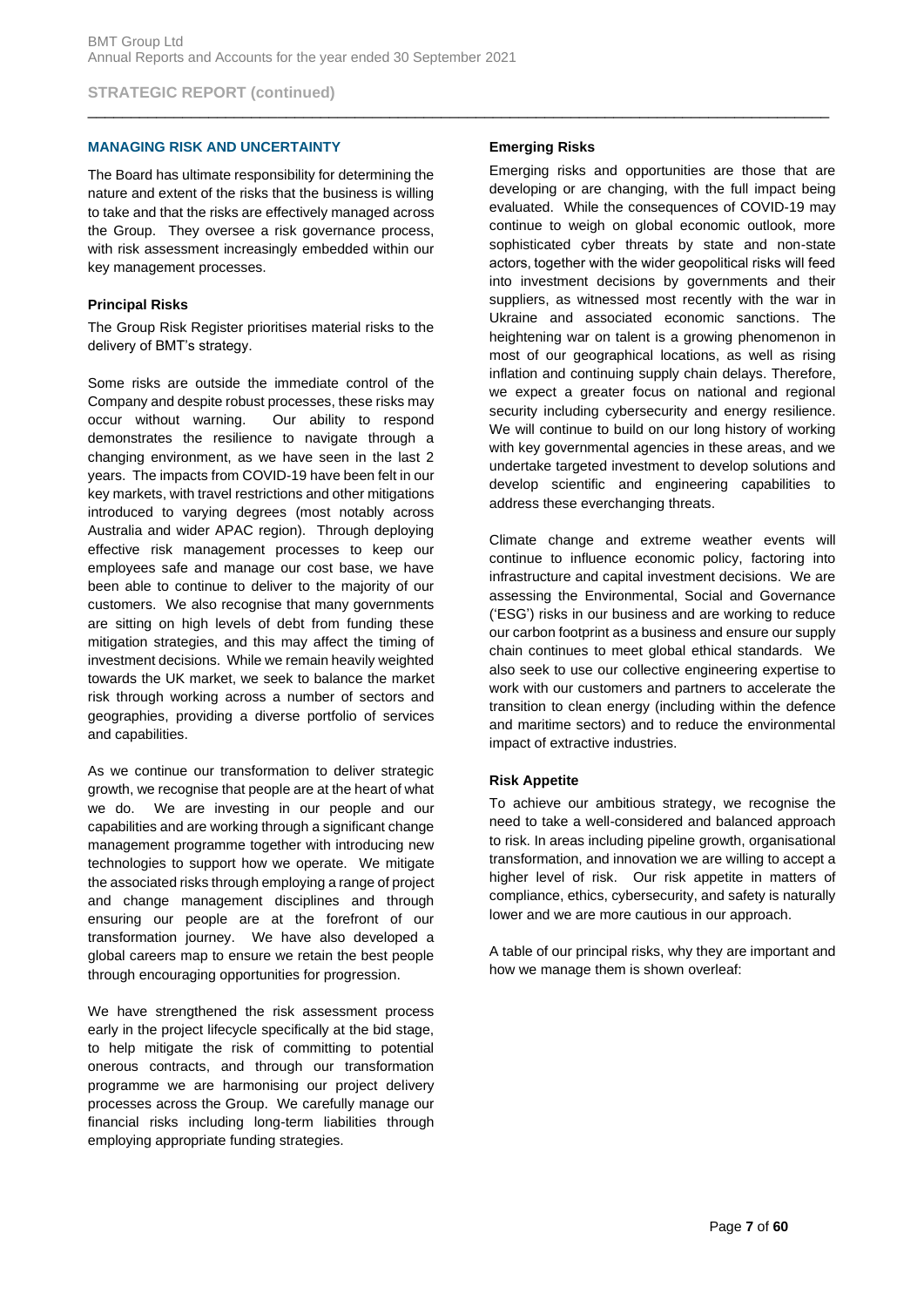| <b>Risk</b>                                                                                    | Link to our<br><b>Strategy</b>                                                                    | <b>Why it Matters</b>                                                                                                                                                                                                                                                                                                                                                                                                                | How we Manage it                                                                                                                                                                                                                                                                                                                                                                                                                                                                                                                                                                                                                                   |
|------------------------------------------------------------------------------------------------|---------------------------------------------------------------------------------------------------|--------------------------------------------------------------------------------------------------------------------------------------------------------------------------------------------------------------------------------------------------------------------------------------------------------------------------------------------------------------------------------------------------------------------------------------|----------------------------------------------------------------------------------------------------------------------------------------------------------------------------------------------------------------------------------------------------------------------------------------------------------------------------------------------------------------------------------------------------------------------------------------------------------------------------------------------------------------------------------------------------------------------------------------------------------------------------------------------------|
| Strategy, Future<br><b>Business &amp;</b><br>Brand<br>Management                               | Sustain the<br>Core<br>Invest in<br>Innovation                                                    | While we work across<br>several<br>geographies and industries, we are<br>reliant on long-term relationships with<br>several key customers and partners,<br>(with a UK market concentration). We<br>are exposed to the investment<br>decisions by governments across<br>those markets. We are also trusted to<br>deliver and be competitive.                                                                                          | Our key account managers work with our<br>main customers to ensure we are the<br>engineering delivery partner of choice and<br>provide solutions aligned with their<br>requirements and budgets. We continually<br>review market developments and monitor<br>the activity of our competitors, adapting our<br>strategies accordingly. This may include<br>exiting markets or business lines where we<br>feel we cannot remain competitive.                                                                                                                                                                                                         |
|                                                                                                |                                                                                                   | The renewed urgency around climate<br>change<br>and<br>environmental<br>sustainability presents opportunities<br>and challenges to provide effective<br>and efficient solutions.                                                                                                                                                                                                                                                     | We also target investments where we see<br>growth opportunities, such as enhancing<br>our digital capabilities to offer integrated<br>environmental<br>lifecycle<br>and<br>asset<br>solutions.                                                                                                                                                                                                                                                                                                                                                                                                                                                     |
| Programmes<br>and Project<br><b>Delivery Risks</b>                                             | Sustain the<br>Core<br>Grow<br>through<br>Collaboration<br>Exploit and<br>invest in<br>Innovation | We contract and deliver to a wide<br>range of customers across many<br>geographies.<br>Our reputation and<br>performance are at risk if we do not<br>manage our diverse project portfolio<br>consistently and effectively. Failure to<br>assess adequately the contractual,<br>technical, and delivery risks at the<br>outset, could result in financial losses,<br>legal claims and material damage to<br>our reputation and brand. | Our<br>business<br>lifecycle<br>and<br>project<br>processes are controlled by relevant<br>policies, procedures and management<br>systems and reinforced by reviews. We<br>have enhanced our bid and contract<br>approval processes, with commercial,<br>technical, financial, and legal oversight of<br>potential risks. Current organisational<br>change activities are focused on optimising<br>our delivery function and strengthening our<br>technical assurance to ensure consistent<br>standards of delivery. We invest in<br>customer satisfaction monitoring, using the<br>feedback to improve our performance.                            |
| People:<br>Increasing 'War<br>on Talent',<br>Recruitment,<br>Salary inflation<br>and Wellbeing | Sustain the<br>Core<br>Grow<br>through<br>Collaboration<br>Exploit and<br>Invest in<br>Innovation | We achieve success through our<br>people, and we need to be able to<br>recruit and retain the requisite skills to<br>meet our customers' needs and to<br>drive the business forward.<br>We also need to manage the health,<br>safety, and wellbeing of our people<br>and third parties.                                                                                                                                              | Targeted recruitment campaigns ensure<br>we attract the best people, and we<br>benchmark<br>performance<br>our<br>and<br>Employee Value Proposition against other<br>companies in key areas.<br>We have<br>increased our talent acquisition capability,<br>maintain a Global Careers Map to assess<br>performance, enable opportunities for<br>development and progression and facilitate<br>succession planning. We provide several<br>platforms for training and employee<br>engagement. We encourage a safety-first<br>culture, monitoring<br>risks and taking<br>concerted<br>efforts,<br>supported<br>by<br>investment, to promote wellbeing. |

\_\_\_\_\_\_\_\_\_\_\_\_\_\_\_\_\_\_\_\_\_\_\_\_\_\_\_\_\_\_\_\_\_\_\_\_\_\_\_\_\_\_\_\_\_\_\_\_\_\_\_\_\_\_\_\_\_\_\_\_\_\_\_\_\_\_\_\_\_\_\_\_\_\_\_\_\_\_\_\_\_\_\_\_\_\_

# **MANAGING RISK AND UNCERTAINTY (continued)**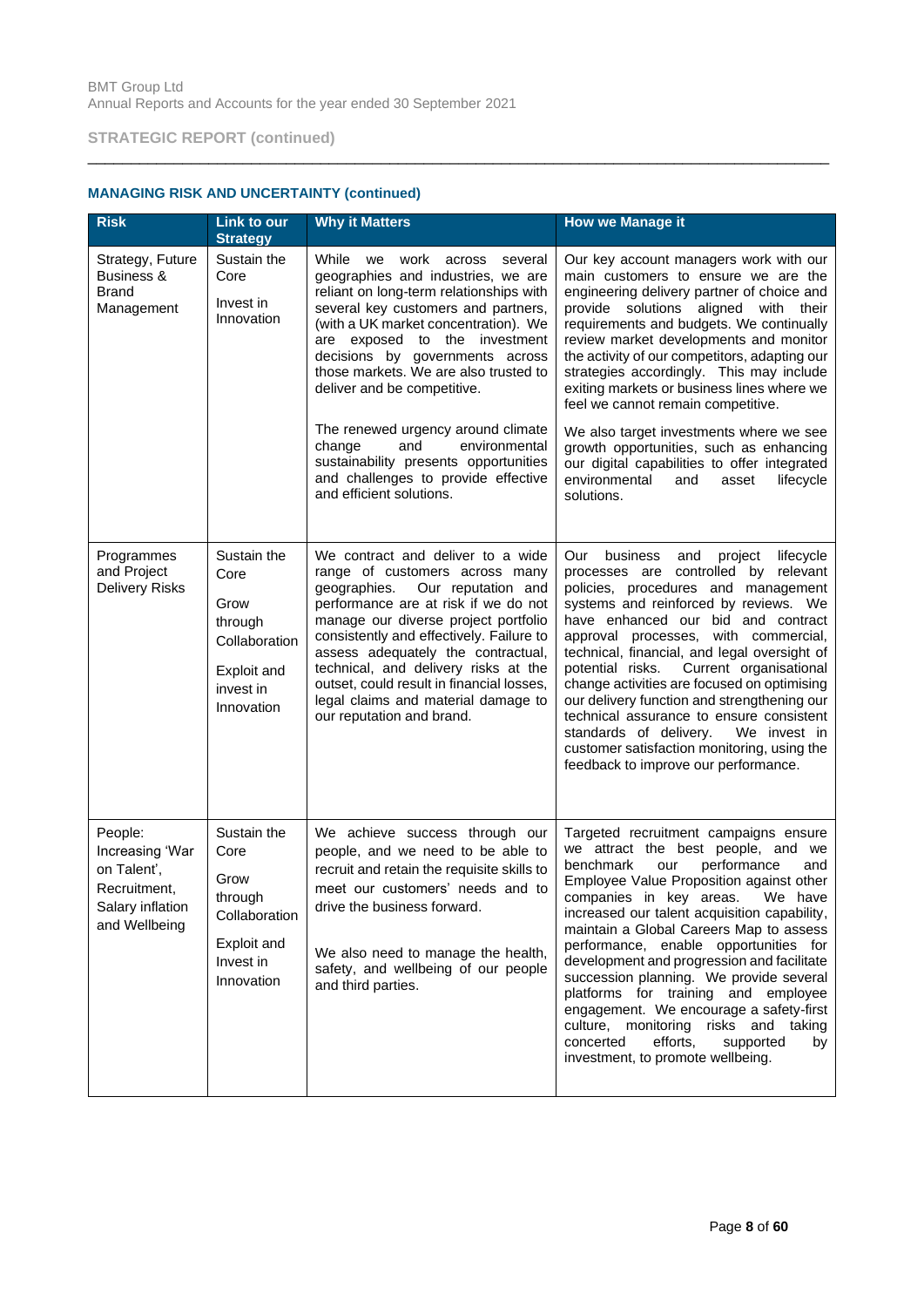| <b>Risk</b>                                                                        | Link to our<br><b>Strategy</b>                                          | <b>Risk</b>                                                                                                                                                                                                                                                                        | <b>How we Manage it</b>                                                                                                                                                                                                                                                                                                                                                    |
|------------------------------------------------------------------------------------|-------------------------------------------------------------------------|------------------------------------------------------------------------------------------------------------------------------------------------------------------------------------------------------------------------------------------------------------------------------------|----------------------------------------------------------------------------------------------------------------------------------------------------------------------------------------------------------------------------------------------------------------------------------------------------------------------------------------------------------------------------|
| <b>Global Pandemic</b>                                                             | Sustain the<br>Core                                                     | New variants or pathogens could<br>disruption,<br>renewed<br>lead<br>to<br>impacting customers, supply chains<br>or internal projects.                                                                                                                                             | We adapt our ways of working to minimise<br>the health risks to our employees and<br>other stakeholders. Our annual integrated<br>strategic planning exercises are stress<br>tested for a range of outcomes across all<br>our markets. We focus on cost control and<br>maintain cash reserves in response to<br>business or market volatility.                             |
| <b>Business</b><br>Transformation -<br>Organisational<br>Design, and ERP<br>System | Sustain the<br>Core<br>Grow through<br>Collaboration                    | New technologies change how our<br>customers operate, and constant<br>innovation<br>required<br>is<br>to stay<br>relevant.<br>competitive<br>and                                                                                                                                   | We apply a range of change management<br>programme disciplines, close engagement<br>with<br>stakeholders,<br>and<br>continuous<br>monitoring and communication of the<br>benefits.                                                                                                                                                                                         |
| Implementation                                                                     | Exploit and<br>invest in<br>Innovation                                  | We are working through a significant<br>transformation<br>business<br>and<br>organisational change management<br>programme supported by the rollout<br>of a global ERP system.                                                                                                     | Oversight and governance by our senior<br>leadership team ensures investment<br>decisions are aligned with our strategy.<br>We invest in innovation that will give us a<br>competitive advantage and optimise the<br>return from our existing product portfolio.                                                                                                           |
| Long-term<br>Liabilities:<br><b>Defined Benefit</b><br>Pension<br>Commitments      | Sustain the<br>Core                                                     | We hold defined benefit (DB) pension<br>schemes which are now closed. A<br>material and sustained drop in the<br>value of the pension fund assets, or<br>an increase in liabilities beyond<br>actuarial assumptions, could require<br>additional funding to manage the<br>deficit. | We manage the DB scheme liabilities by<br>implementing<br>appropriate<br>funding<br>strategies based on actuarial valuations.<br>We are working with Trustees to employ<br>the services of a Fiduciary Management<br>Investment organisation to execute and<br>manage<br>approved<br>investment<br>the<br>strategies on behalf of the Trustees.                            |
| Physical and<br>Data Security<br><b>Risks</b>                                      | Sustain the<br>Core<br>Exploit and<br>Invest in<br>Innovation           | A breach of physical or data security,<br>cyber-attack or system failure could<br>adversely impact our business and<br>potentially our stakeholders, and may<br>lead to a breach of regulations,<br>exposing the company to financial<br>and reputational losses.                  | We adopt a multi-layered approach, using<br>physical and network security measures<br>to protect our systems and data.<br>Software tools monitor and support our<br>systems<br>security.<br>data<br>and<br>All<br>employees undertake mandatory training.<br>We assess our network resilience and<br>including<br>undertaking<br>security,<br>cybersecurity health-checks. |
| Innovation – new<br>technologies and<br>digitalisation;<br>market disruptors       | Exploit and<br>Invest in<br>Innovation<br>Grow through<br>Collaboration | New technologies and industry<br>trends change how our customers<br>operate, and constant innovation is<br>required to stay competitive and<br>relevant.                                                                                                                           | We invest in innovation that is aligned<br>with our overall<br>strategy. Through<br>targeted spending programmes, via an<br>employee innovation network to harness<br>creativity, and by working closely with our<br>customers, we continue to mature our<br>approach to delivering more advanced<br>solutions.<br>We launched a digitalisation strategy to                |
|                                                                                    |                                                                         |                                                                                                                                                                                                                                                                                    | help drive efficiencies and sustain the<br>skills<br>necessary<br>to<br>support<br>our<br>customers.<br>This will provide more integrated tools<br>and ways of working, enabling enhanced<br>customer service and more innovative<br>and cost-effective solutions.                                                                                                         |

\_\_\_\_\_\_\_\_\_\_\_\_\_\_\_\_\_\_\_\_\_\_\_\_\_\_\_\_\_\_\_\_\_\_\_\_\_\_\_\_\_\_\_\_\_\_\_\_\_\_\_\_\_\_\_\_\_\_\_\_\_\_\_\_\_\_\_\_\_\_\_\_\_\_\_\_\_\_\_\_\_\_\_\_\_\_

# **MANAGING RISK AND UNCERTAINTY (continued)**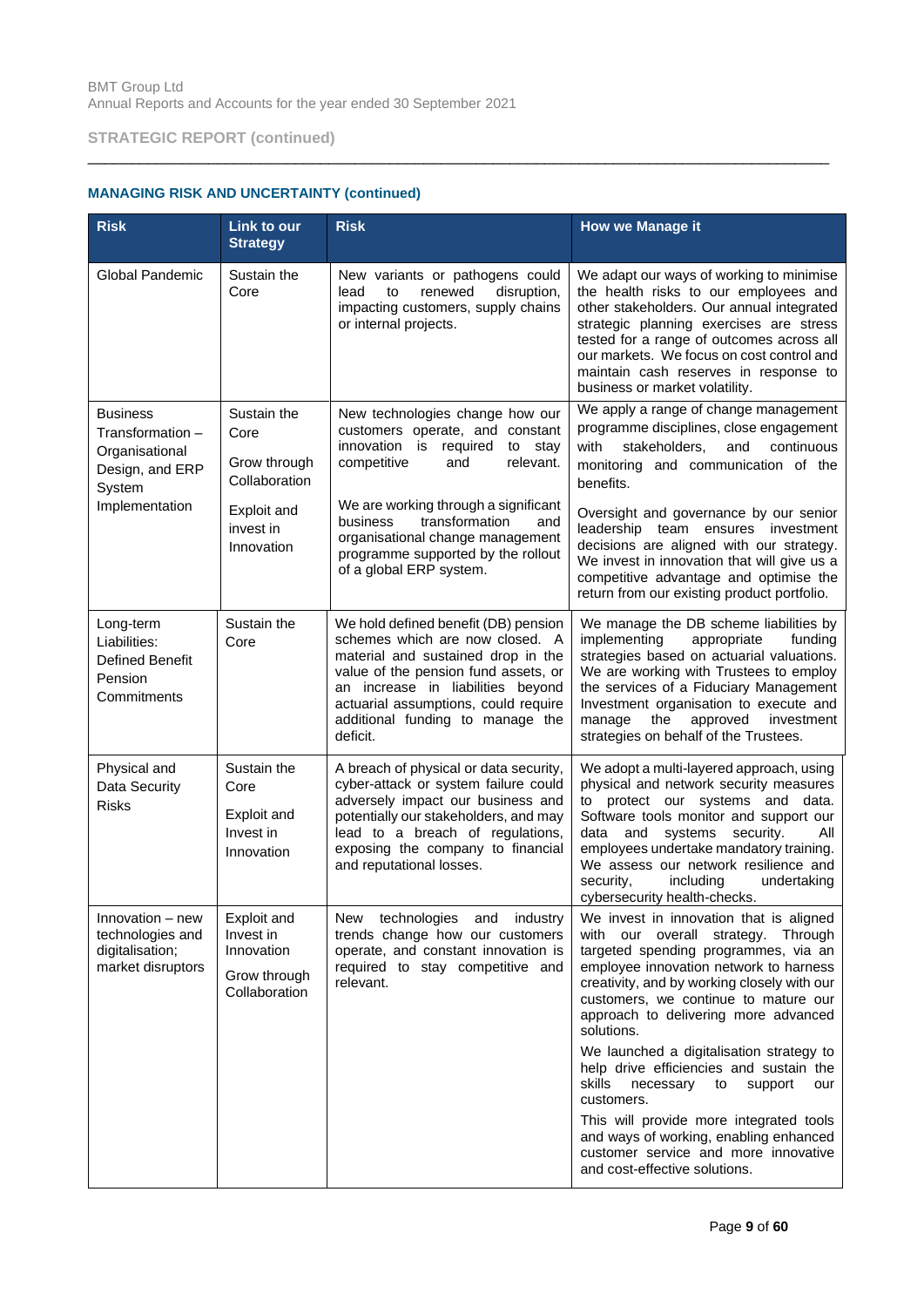**STRATEGIC REPORT (continued)**

## **SECTION 172(1) STATEMENT AND STAKEHOLDER ENGAGEMENT**

The Board of Directors, in line with their duties under s.172 of the Companies Act 2006, act in a way they consider, in good faith, would be most likely to promote the success of the Company for the benefit of its members as a whole, and in doing so have regard to a range of matters when making decisions for the long term. Key decisions and matters that are of strategic importance to the Company are appropriately informed by s.172 factors. We describe how they have done so below by main stakeholder groups.

As part of the Board's decision-making process, the Board and its Committees consider the potential impact of decisions on relevant stakeholders whilst also having regard to broader factors, including the impact of the Company's operations on the community and environment, responsible business practices, reputational risks, and the likely long-term consequences of its decisions.

#### **COVID-19**

The COVID-19 pandemic has led to changes to how we have engaged with our stakeholders over the last two financial years with fewer in-person events and the advent of wide-scale home working in most of the countries where we operate. This led to the use of more virtual engagement through videoconferencing or webbased communications in various forms. Throughout the pandemic the safety and wellbeing of our employees and everyone associated with our business has been the top priority. As a result of the decisions taken at the start of the pandemic the business has been able to operate effectively through regional COVID-19 restrictions and ensure COVID-secure workplaces.

#### **Our Customers & Partners**

The Board has defined long-term collaborative relationships with customers as a central part of our strategy, putting them at the heart of our vision and approach to innovation. Key Account Managers ensure the needs and voice of our customers is heard and understood in planning and decision making.

The decision of the independent Board of Directors of BMT Designers & Planners Inc to enter a formal insolvency process has required extra customer engagement post-bankruptcy.

#### **Our Employees**

Our ability to deliver our strategy and the desired outcomes for our customers requires competent and

empowered people working safely together across BMT. Actions the Board has taken to position the business for profitable growth create long-term values for our owners.

This year the focus on the employees has continued to be at the forefront of Board decisions more than ever before, including the reinstatement of full pay since Q4 for FY 2019/20, with wellbeing and career development recognised as vital enablers to the success of the organisation. This has led to continued high levels of employee engagement.

Throughout the year, the board have ensured they understand the views of the employees through engagement with the Employee Engagement Group (EEG) and as well as less formal channels. The Board also supports and listens to feedback obtained from senior leaders around the business to fully inform the rich picture of employee engagement where necessary.

Every month the employees are provided with an overview of business performance via a dedicated intranet site, and once per quarter the CEO provides 'townhall' briefings via videoconference globally. These media include a narrative describing the financial and economic factors affecting performance of the business, as well as an overview of any key events or trends such as the business exits and the rationale, therefore.

The payment of a bonus for FY 2020/21 will also help restore confidence of the business recovery – the last profit share was out of the FY 2017/18 and paid in 2019.

## **Our Suppliers**

The Board recognise the importance of mutually beneficial relationships with suppliers, including our contractors, in the successful delivery of our strategy. The Board also recognise the importance of delivering this success in a manner compliant with ethical business practices.

To support both objectives, BMT seeks the continuous promotion of due diligence and the transparent application of our Supplier Code of Conduct. This helps suppliers to ensure they comply with all relevant policies, laws and regulations covering topics such as bribery, slavery, human rights, and Health & Safety and, has placed particular emphasis on due diligence during this uncertain time of COVID-19. The Board periodically review and approve BMT's approach to supplier and customer engagement, actively taking a role in strategic decisions representing exceptionally high-risk to the business.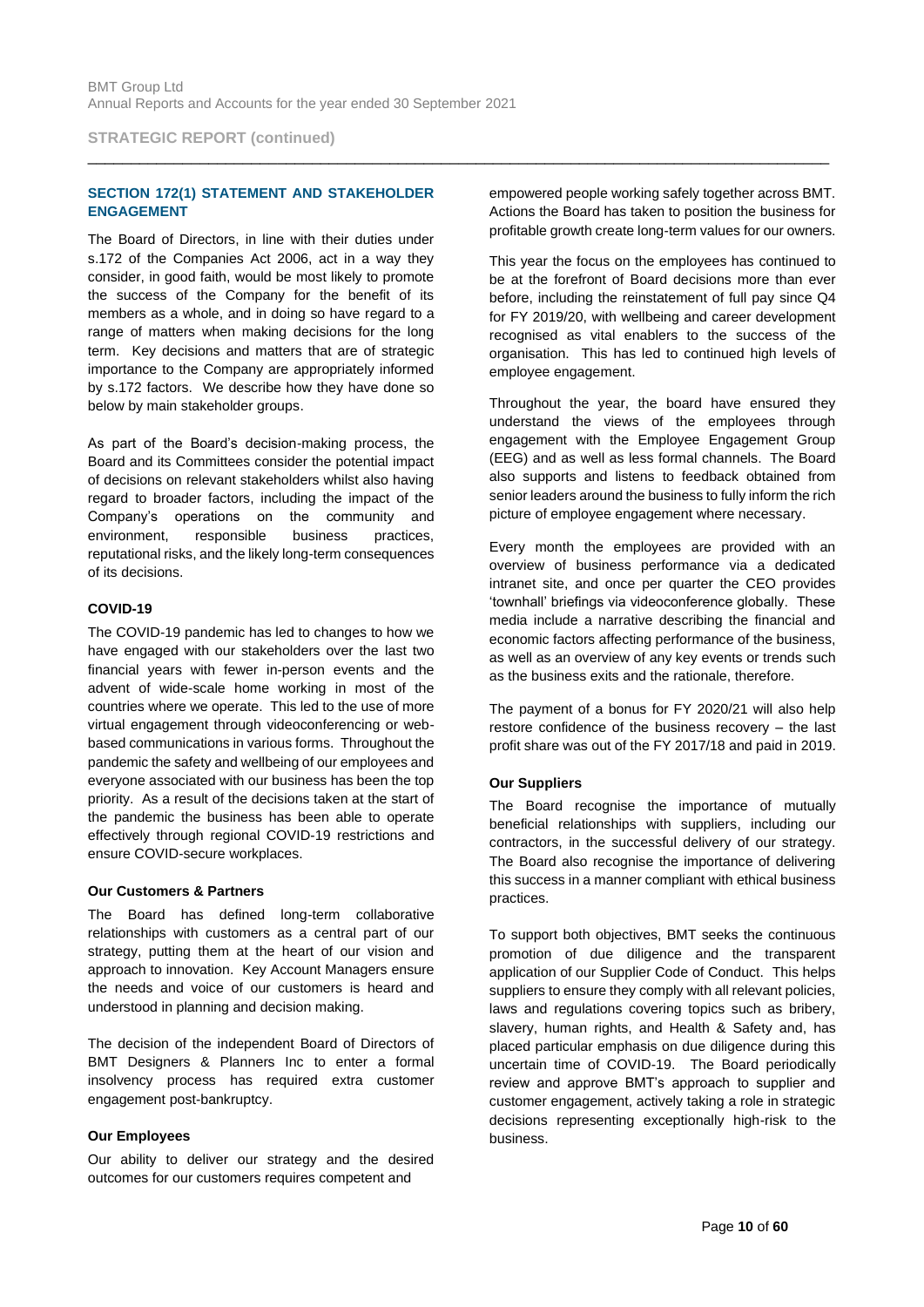**STRATEGIC REPORT (continued)**

## **SECTION 172(1) STATEMENT AND STAKEHOLDER ENGAGEMENT (continued)**

#### **Our Wider Community**

The Board fully support community engagement, recognising the strategic importance of delivering value and having a positive impact in our local communities. Our approach to encouraging volunteering and engaging with charities and community partnerships creates real and enduring value for BMT and those we work with, in particular this year during the COVID-19 pandemic, where we have seen BMT employees going to great lengths to contribute to wider social challenges.

We apply our expertise in delivering environmental projects and minimising detrimental impacts of our operations. We inspire the future workforce of BMT by supporting national and local initiatives such as STEM and are targeting growth by focusing on a sustainable future.

#### **Our Pension Scheme**

The Board recognises current and future pensioners within its Defined Benefit Scheme as stakeholders in its decision making. The Board is committed to ensuring the pension scheme is fully funded and through the Chief Financial Officer engages in a transparent and regular dialogue with the Pension Trustee.

## **Our Industry Bodies**

The Board encourages a strategic approach to industry relationships that create benefits for BMT. We actively engage with many professional bodies and trade associations to positively influence and shape the future of our industries.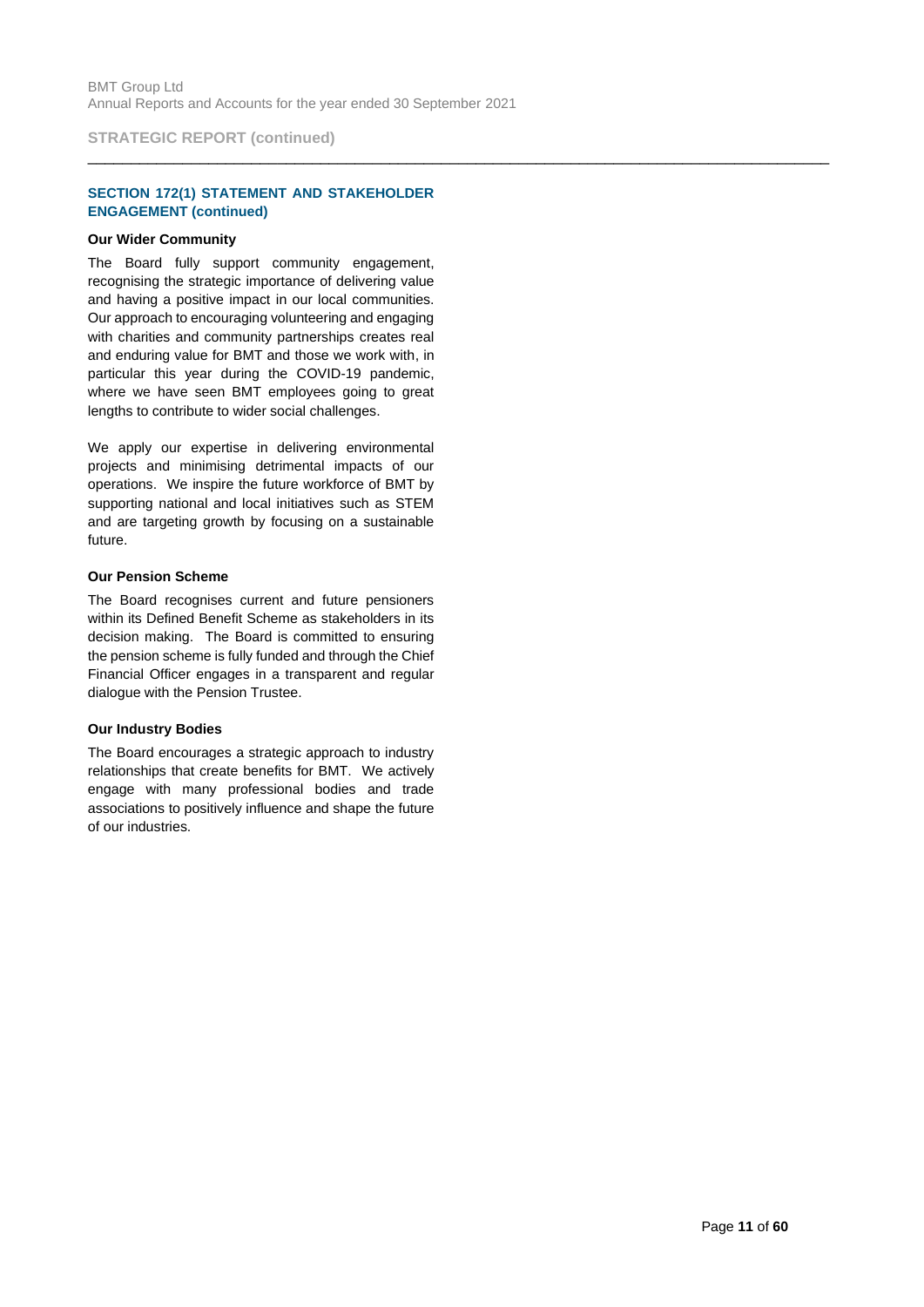# **STAKEHOLDERS: why they matter, their interests and how BMT engages with them**

| Why they matter to us                                                                                                                                                        | <b>Their interests</b>                                                                                                                                                                       | How BMT Engages with its stakeholders                                                                                                                                                                                                                                                                                                |
|------------------------------------------------------------------------------------------------------------------------------------------------------------------------------|----------------------------------------------------------------------------------------------------------------------------------------------------------------------------------------------|--------------------------------------------------------------------------------------------------------------------------------------------------------------------------------------------------------------------------------------------------------------------------------------------------------------------------------------|
| <b>Customers &amp; Partners: We aspire to</b><br>be our customers' trusted partner<br>helping to solve their most complex<br>challenges.                                     | Delivery<br>$\bullet$<br>Safety<br>$\bullet$<br>Innovation<br>$\bullet$<br>Relationship<br>$\bullet$                                                                                         | We<br>build<br>long-term<br>customer<br>$\bullet$<br>relationships and collaborations to<br>understand their needs and create<br>enduring value                                                                                                                                                                                      |
| <b>Employees:</b> We strive to ensure our<br>long-term sustainability for the people<br>drive<br>who<br>our<br>success:<br>our<br>employees.                                 | Remuneration and reward<br>$\bullet$<br>$\bullet$<br>Learning and development<br><b>Health and Safety</b><br>$\bullet$<br>Diversity & Inclusion (D&I)<br>$\bullet$<br>Wellbeing<br>$\bullet$ | Global Induction<br>$\bullet$<br>Comprehensive<br>learning<br>and<br>$\bullet$<br>development opportunities<br>Career framework<br>$\bullet$<br>Globally benchmarked remuneration<br>$\bullet$<br>and benefits<br>Employee Engagement Group and<br>$\bullet$<br>other employee networks<br>D&I and Wellbeing strategies<br>$\bullet$ |
| <b>BMT Employee Benefit Trust and</b><br><b>Beneficiaries:</b><br>We<br>operate<br>the<br>business to add value now and into<br>the future.                                  | Long term stability of the<br>$\bullet$<br>company<br>Company performance<br>$\bullet$<br>Returns<br>$\bullet$                                                                               | Regular<br>updates,<br>meetings,<br>and<br>$\bullet$<br>engagement with Trustees<br>Engagement of the Trustees with the<br>$\bullet$<br><b>Employee Engagement Group</b>                                                                                                                                                             |
| Industry bodies:<br>We maintain<br>positive<br>and<br>constructive<br>relationships with industry bodies to<br>be able to understand, shape and<br>influence our industries. | Regulations, policies, and<br>$\bullet$<br>standards<br>Thought leadership<br>$\bullet$<br>Skills deficit<br>$\bullet$                                                                       | Memberships & In-kind support<br>$\bullet$<br>Employees<br>actively<br>engaged<br>$\bullet$<br>in<br>meetings and committees<br><b>Technical papers</b><br>$\bullet$<br>Promoting professional accreditation<br>$\bullet$<br>and memberships                                                                                         |
| Supply chains: Our suppliers are<br>critical enablers of the effective<br>delivery of our business and vital<br>partners in ensuring compliance and<br>minimising impacts.   | Long term relationships<br>$\bullet$<br>Timely payment<br>$\bullet$<br>Clear parameters<br>$\bullet$                                                                                         | Good working relationships<br>$\bullet$<br>Prompt payment<br>$\bullet$<br>Supplier Code of Conduct<br>$\bullet$<br>Supplier due diligence<br>$\bullet$                                                                                                                                                                               |
| Communities: We understand that<br>we depend on the communities where<br>we operate and have a responsibility<br>towards them.                                               | Employment<br>$\bullet$<br>Health & Safety<br>$\bullet$<br>$\bullet$<br>Environment<br>Community investment<br>$\bullet$<br>Education<br>$\bullet$                                           | Sponsorship<br>$\bullet$<br>Charity and volunteering<br>$\bullet$<br>University partnerships<br>$\bullet$<br><b>STEM Ambassadors</b><br>$\bullet$                                                                                                                                                                                    |
| Pension Scheme: We recognise<br>current and future pensioners within<br>our Defined Benefit Scheme as<br>stakeholders in company decision<br>making.                         | <b>Employer Covenant</b><br>$\bullet$<br>Deficit contributions<br>$\bullet$                                                                                                                  | Transparent dialogue<br>$\bullet$<br>Regular covenant monitoring<br>$\bullet$                                                                                                                                                                                                                                                        |

\_\_\_\_\_\_\_\_\_\_\_\_\_\_\_\_\_\_\_\_\_\_\_\_\_\_\_\_\_\_\_\_\_\_\_\_\_\_\_\_\_\_\_\_\_\_\_\_\_\_\_\_\_\_\_\_\_\_\_\_\_\_\_\_\_\_\_\_\_\_\_\_\_\_\_\_\_\_\_\_\_\_\_\_\_\_